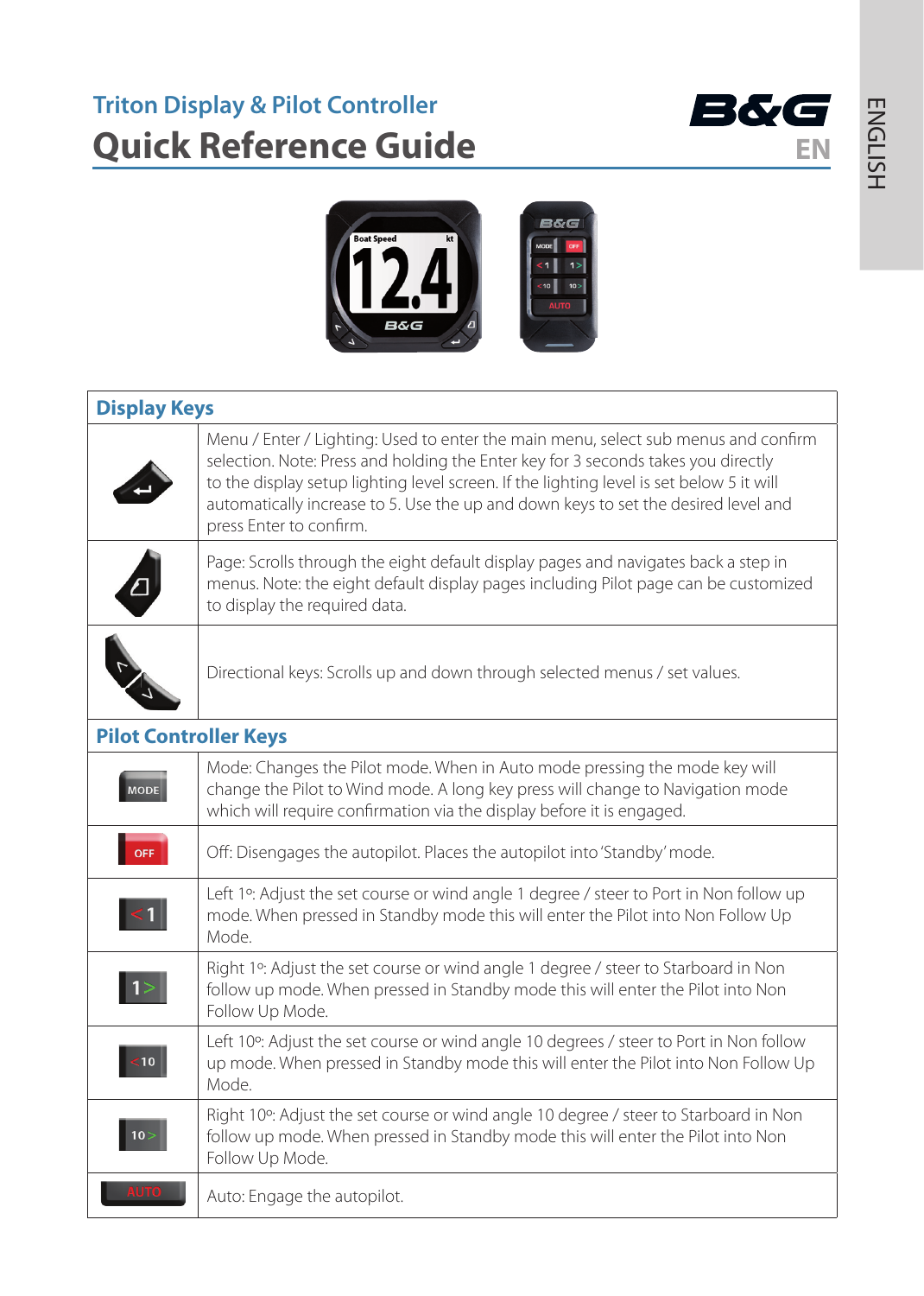**Page navigation**



#### **Menu navigation**



## **Back lighting**



## **Night mode**

| Main Menu     | Setup                |                       |         |                       |                   |
|---------------|----------------------|-----------------------|---------|-----------------------|-------------------|
|               |                      | <b>Display Setup</b>  |         |                       |                   |
| Log           | <b>Display Setup</b> |                       |         | <b>Display Setup</b>  |                   |
| <b>Alarms</b> | Calibration          | <b>Lighting Zone</b>  | Network | <b>Lighting Zone</b>  | Network           |
| Pages         | Time & Date          | <b>Night Mode</b>     | F       | <b>Night Mode</b>     | $\Box$            |
| <b>Setup</b>  | Units                | <b>Lighting Level</b> | Б       |                       |                   |
| Pilot         | Language             |                       |         | <b>Lighting Level</b> | 'Si               |
|               |                      |                       | stern.  |                       | <b>STATISTICS</b> |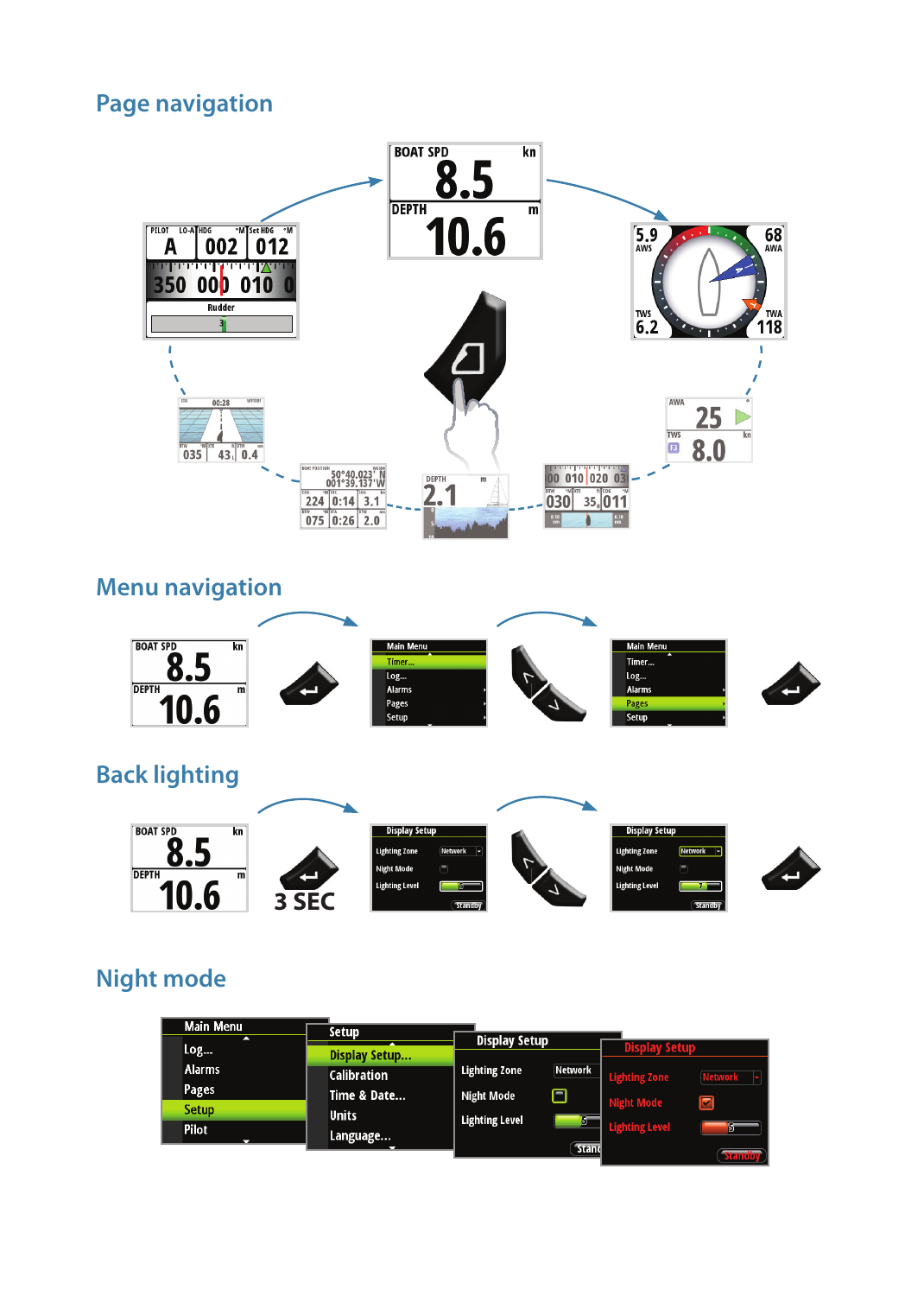## **Replacing a data page**

| Main Menu     |                                   |    |                              |                                  |
|---------------|-----------------------------------|----|------------------------------|----------------------------------|
| ,<br>Timer    | Pages<br><b>Basic Speed/Depth</b> |    | <b>Action Menu</b>           | Select page format               |
| Log           | (b) Wind Composite                |    | <b>Replace Page</b>          | <b>Autopilot</b>                 |
| <b>Alarms</b> | Basic Wind Angle/Spee             |    | Change Data                  | Single Line                      |
| Pages         | Steering                          |    | <b>E</b> Enable Page         | $\Box$ Two Line                  |
| Setup         | Depth History                     | ø. | <b>Include in AutoScroll</b> | <b>Les Four Panel Horizontal</b> |
|               |                                   |    | <b>Auto Scroll Settings</b>  | <b>EX Four Panel Equal</b>       |

### **Customizing a template page**

| Pages                     | <b>Action Menu</b>          |     |                                                       |
|---------------------------|-----------------------------|-----|-------------------------------------------------------|
| <b>TAT Graphics</b>       | <b>Replace Page</b>         | .   | Select data type<br>Ø<br>$m-$ GPS                     |
| Wind Composite            | <b>Change Data</b>          | --  | - Navigation<br><b>Bearing To Waypoint</b>            |
| <b>Two Line</b>           | <b>E</b> Enable Page        | --- | <b>Cross Track Error</b>                              |
| Steering<br>Depth History | Include in AutoScroll       |     | <b>Distance To Waypoint</b><br><b>VMG To Waypoint</b> |
|                           | <b>Auto Scroll Settings</b> |     | <b>El</b> -Vessel<br>$\mathbf{u}$ — Other             |

## **Disable / Enable a data page**

| Main Menu        |                                |                             |
|------------------|--------------------------------|-----------------------------|
|                  | Pages                          | <b>Action Menu</b>          |
| Timer            | <b>FIRMA Basic Speed/Depth</b> | <b>Replace Page</b>         |
| log <sub>1</sub> | (b) Wind Composite             |                             |
| Alarms           | Basic Wind Angle/Spee          | Change Data                 |
| Pages            |                                | <b>☑</b> Enable Page        |
|                  | Steering                       | Include in AutoScroll       |
| Setup            | Depth History                  | <b>Auto Scroll Settings</b> |

## **Start / Stop timer**

| Main Menu            | Timer                      |                                          |
|----------------------|----------------------------|------------------------------------------|
| Timer                |                            | <b>Timer Setup</b>                       |
| log<br><b>Alarms</b> |                            | <b>Start Value:</b><br>05:00             |
| Pages                | <b>Nearest Full Minute</b> | <b>Start Trip on running</b><br>E        |
| Setup                | <b>Timer Setup</b>         | <b>Start Timer</b><br><b>Reset Timer</b> |

## **Reset trip log**

| <b>Main Menu</b> | Trip                        | nm Log   | nm)                     |                                          |
|------------------|-----------------------------|----------|-------------------------|------------------------------------------|
| ∽<br>Timer       |                             |          | Trip                    | nm Log<br>nm                             |
| Log              | Time                        | Date     | <b>Reset Trip Log</b>   |                                          |
| <b>Alarms</b>    |                             | 19/07/20 |                         | Are you sure you want to Reset Trip Log? |
| Pages<br>Setup   | Stop trip                   |          | Yes<br><b>Stop trip</b> | No                                       |
|                  | <b>Reset trip and timer</b> |          |                         | <b>Reset trip and timer</b>              |